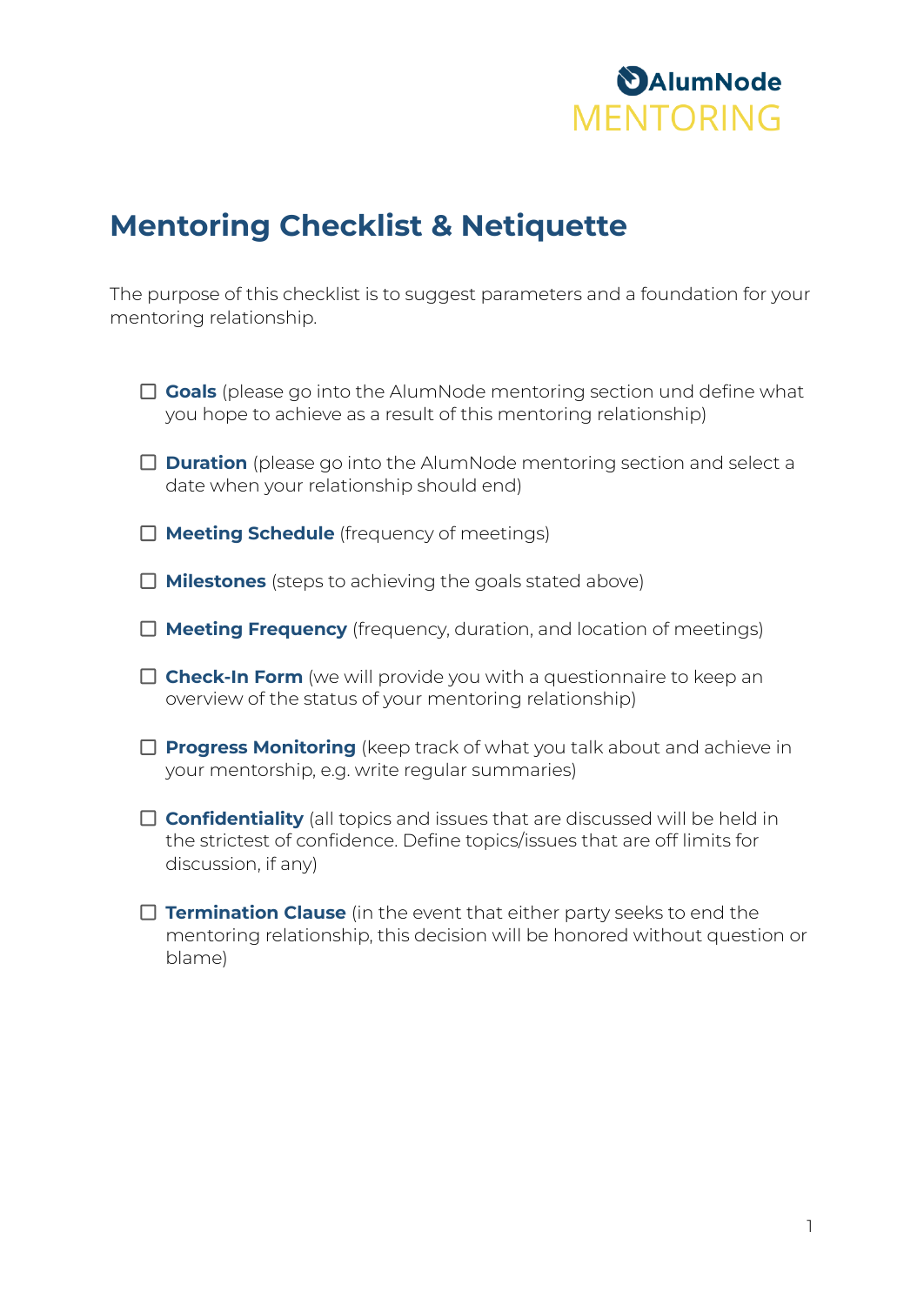

# **Do's and Don'ts for Mentors**

#### DO

**1.** Respect your Mentee's time as much as your own

**2.** Be explicit about your own needs and limits (e.g., when and how you are to be contacted)

**3.** Keep the relationship on a professional basis

**4.** Encourage and motivate (help mentees to consistently move beyond their comfort zone)

**5.** Criticize constructively

**6.** Recognize and work through conflicts in a respectful way

**7.** Contact the AlumNode team any time you feel the need via [contact@alumnode.org](mailto:contact@alumnode.org)

## DON'T

**1.** Don't assume your advice will be followed one-to-one

**2.** Don't take your mentee for granted or assume that they don't need positive reinforcement

- **3.** Don't do what the Mentee should be doing themselves
- **4.** Don't end the relationship on a sour note